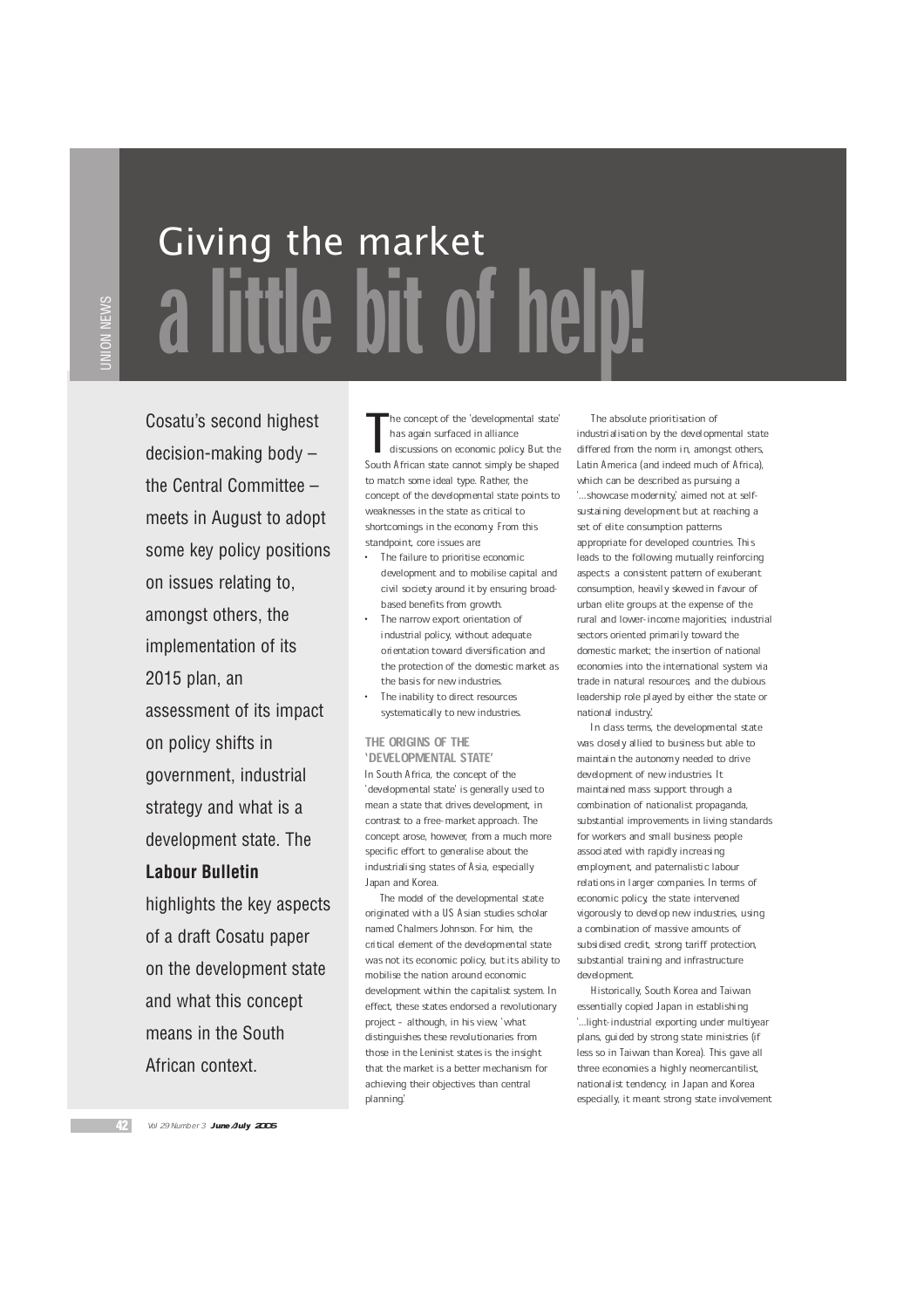

with and promotion of big economic conglomerates.'

Both these roles point to the importance of a clear vision of the structural changes that could diversify the economy and ensure broad growth. Most authors see close, even corrupt, links to business as central to the developmental state. But the ability to establish and maintain legitimacy and equality seems an equally important lesson. As Joao Campos and Hilton Root demonstrate at length, the successful Asian states undertook substantial efforts to ensure more equitable ownership and opportunities through the 1950s. They emphasised land reform, relevant education and training, support for small enterprise and provision of housing and infrastructure. Improvements in social protection focused on measures that would reduce the cost of employment and raise productivity.

At the same time, support for light industry meant that employment rose rapidly, laying the basis for rising living standards without much increase in pure welfare spending. Growing employment was backed by limitations on retrenchment and high spending on skills development. In Singapore,

Taiwan, Malaysia and Indonesia, dismissal is relatively easy for poor performance, but the minimum retrenchment package is one month's pay per year of service. The skills levy is around 5% in both South Korea and Singapore.

In this context, the dominant companies adopted labour relations characterised by job security, strong career paths for men, and paternalism. According to TJ Pempel, in Japan the combination of shutting unions out of national policy development while establishing `plant-level corporatism resulted in the kind of plant-level harmonisation of worker and business interests that involved workers showing up 15 minutes early, singing the company song in the parking lot and then working doubly hard to embarrass management into granting our demands.'

State action never takes place in a vacuum. The success of the developmental state in Japan, Korea and Taiwan resulted as much from peculiar international and national circumstances as from good policies.

The concept of the developmental state is distinguished from both right and left views of the ideal state as well as from the realities of most developing countries. On the right,

the Washington Consensus argued that the state should not intervene to direct the structure of production or ownership. Rather, as the 2005 World Development Report emphasises, it should seek to enhance overall competitiveness, then let business determine the direction of investment. It can increase competitiveness principally through investment in infrastructure, education and training. But it should avoid structural measures - which the World Bank calls 'targeted' policies - that seek to promote particular sectors or types of ownership such as small enterprise. And of course, it should not own large sectors of the economy or direct credit to desirable activities.

In contrast, leftwing observers have generally welcomed the perception that successful states in the South must intervene extensively in business decisions in order to restructure the economy. But they are troubled by the narrow focus on industrialisation, rather than on social or human development. Moreover, they reject the bias toward capital rather than labour or other mass-based groups. The effective repression of unions is especially troubling. The concept of the developmental state